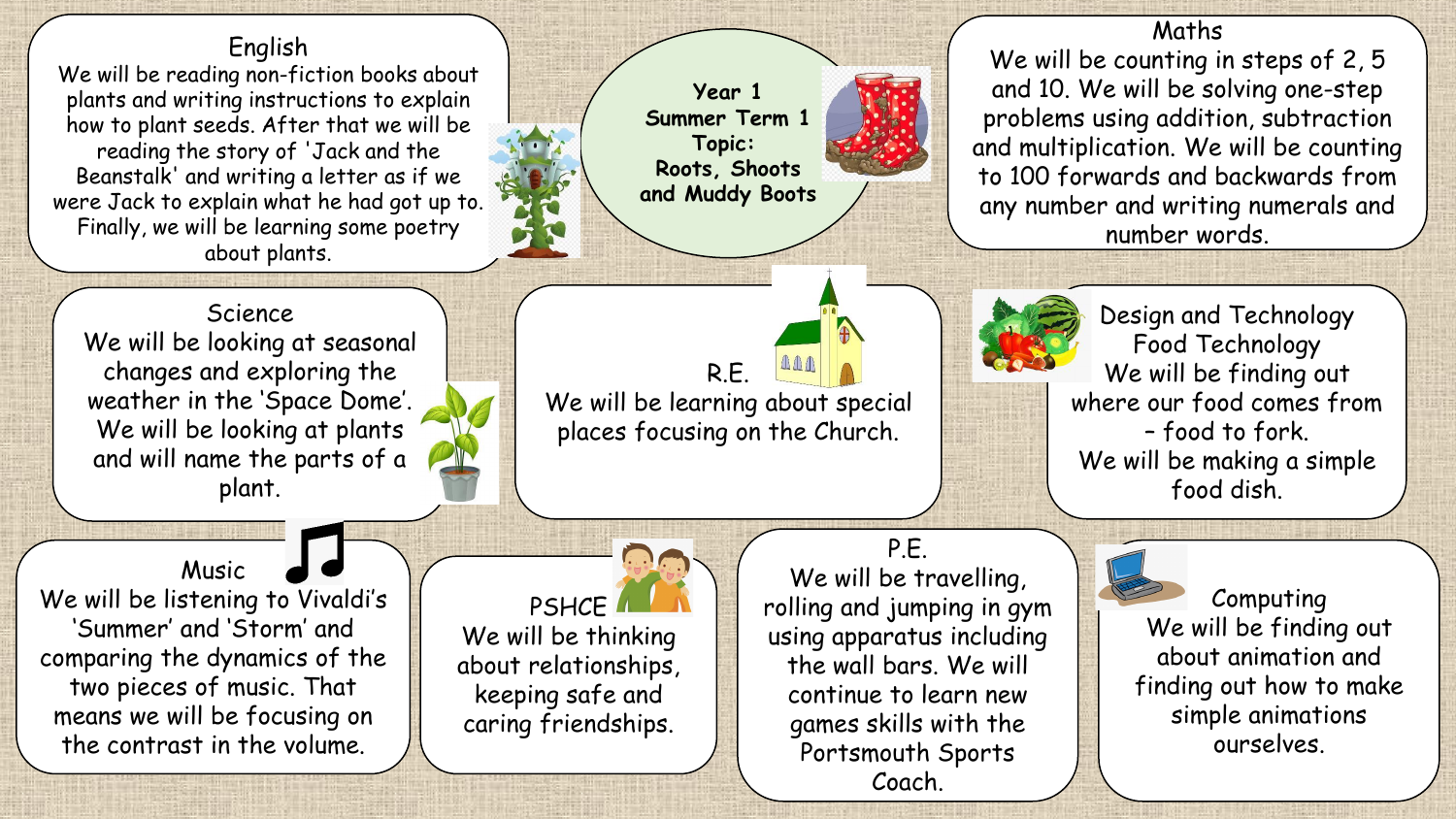## **Year 1 Spring Term 1- How can you help your child's learning at home?**

Make You could make a paper flower using pipe cleaners and tissue paper. You could plant seeds and watch them grow into healthy plants.

> Spelling Practise spelling these words:

her they all are once here there where ask said put of

Maths Count forwards and backwards in 1s to 100. Read and write numbers 0-100 in numerals. Can you write the number words for numbers up to ten? one two three . . . .

Write Write some facts about plants. Use capital letters, full stops and spaces.

Research Find out about plants. Find out the names of plants and what they need for growth. If you know anyone with 'green fingers' you could ask them for tips.

Read Non-fiction books from your local library about plants, gardens and the weather.

Listen to traditional stories such as Jack and the Beanstalk or The Three Billy Goats Gruff.